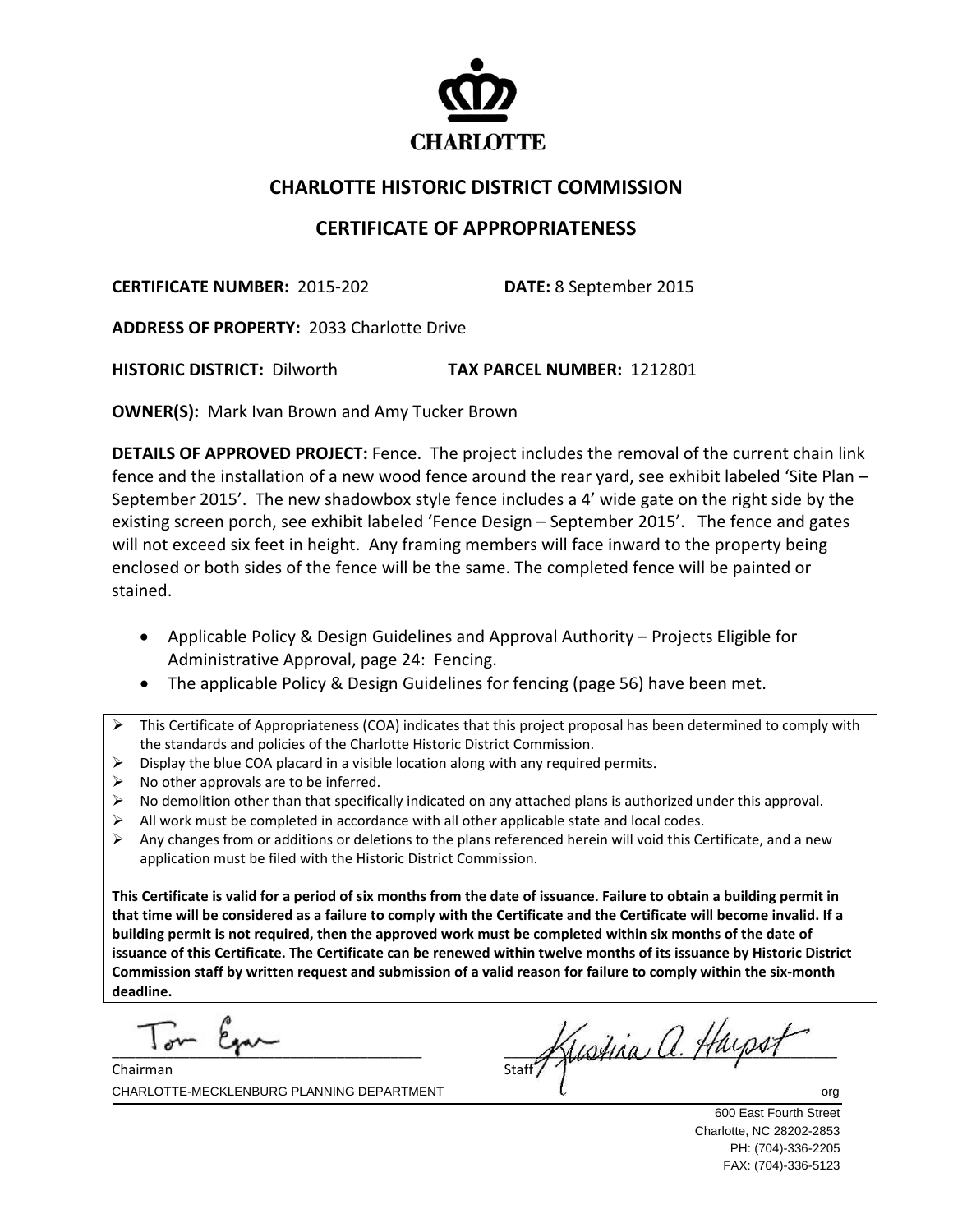SHe Plan-September 2015